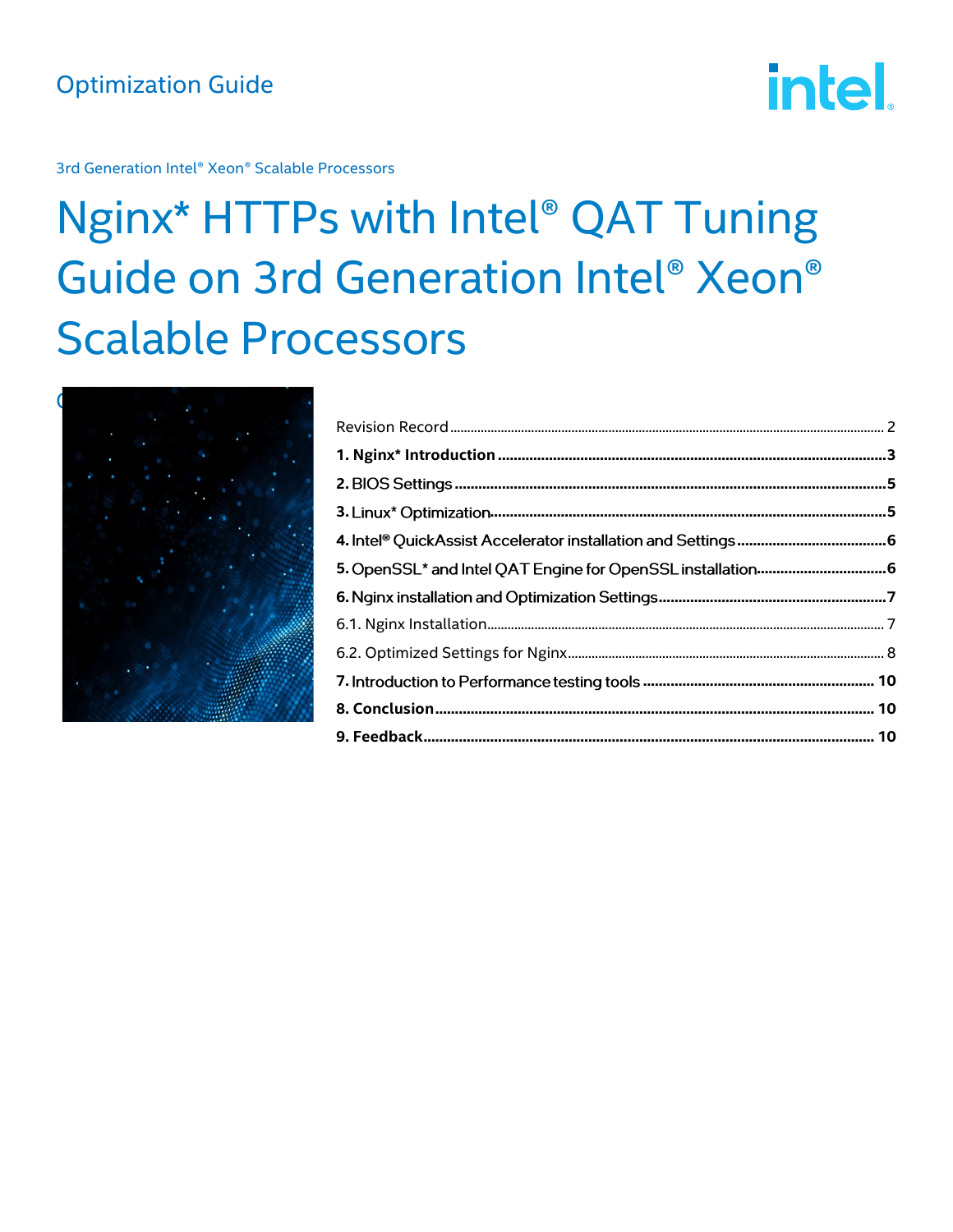## Revision Record

<span id="page-1-0"></span>

| <b>Date</b> | Rev.             | <b>Description</b>                     |  |
|-------------|------------------|----------------------------------------|--|
| 05/27/21    | 1.1              | Added conclusion and feedback sections |  |
| 4/22/2021   | 1.0 <sub>1</sub> | Initial public release                 |  |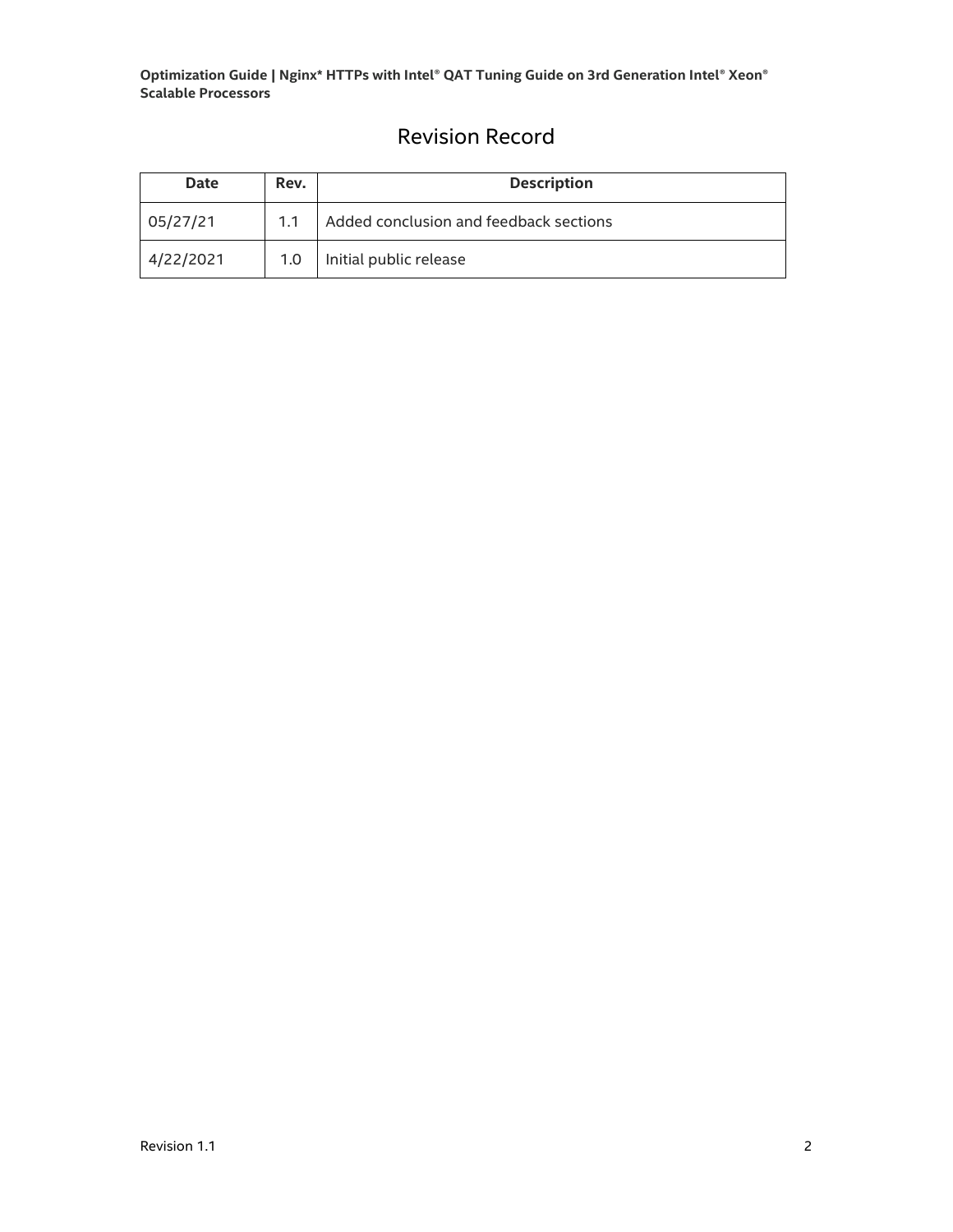## <span id="page-2-0"></span>1. Nginx\* Introduction

Developed by Igor Sysoev, a Russian software engineer, Nginx\* is a high-performance HTTP and reverse proxy web server based on a BSD-like license. It also provides IMAP/POP3/SMTP services in the meantime. Since the release of the first version in 2004, its market penetration rate has increased year by year, and it has been widely applied in many front-line Internet companies and IT enterprises. Nginx's architecture design is very flexible, with a very small and simple kernel containing core modules, basic modules, and tripartite modules. It collaborates with modules through file static mapping and configurable instructions, highlighting significant advantages of high performance, high concurrency, and low memory in various application scenarios such as HTTP proxy, static and dynamic separation, load balancing, virtual host, reverse proxy, cache acceleration, authorized access, and others.



For more information about Nginx, please visit: **[http://nginx.org](http://nginx.org/)**.

Nginx uses SSL/TLS to enhance web access security. Intel has introduced the Crypto-NI software solution which is based on 3rd generation Intel® Xeon® Scalable Processors (Codename Ice Lake/Whitley). It can effectively improve the security of web access

Crypto-NI (NI stands for New Instruction) is a new instruction set in the field of encryption and decryption for 3rd generation Intel® Xeon® Scalable Processors and it adds new instructions such as Vectorized AES and Integer Fused Multiply Add on the basis of the Intel® Advanced Encryption Standard New Instructions (Intel® AES-NI) that the Intel® Xeon® Scalable Processors already has. The main software used in this solution are IPP Cryptography Library, Intel Multi-Buffer Crypto for IPsec Library (**intel-ipsec-mb**) and Intel® QuickAssist Technology (Intel® QAT), which provide batch submission of multiple SSL requests and parallel asynchronous processing mechanism based on the new instruction set, greatly improving the performance.

.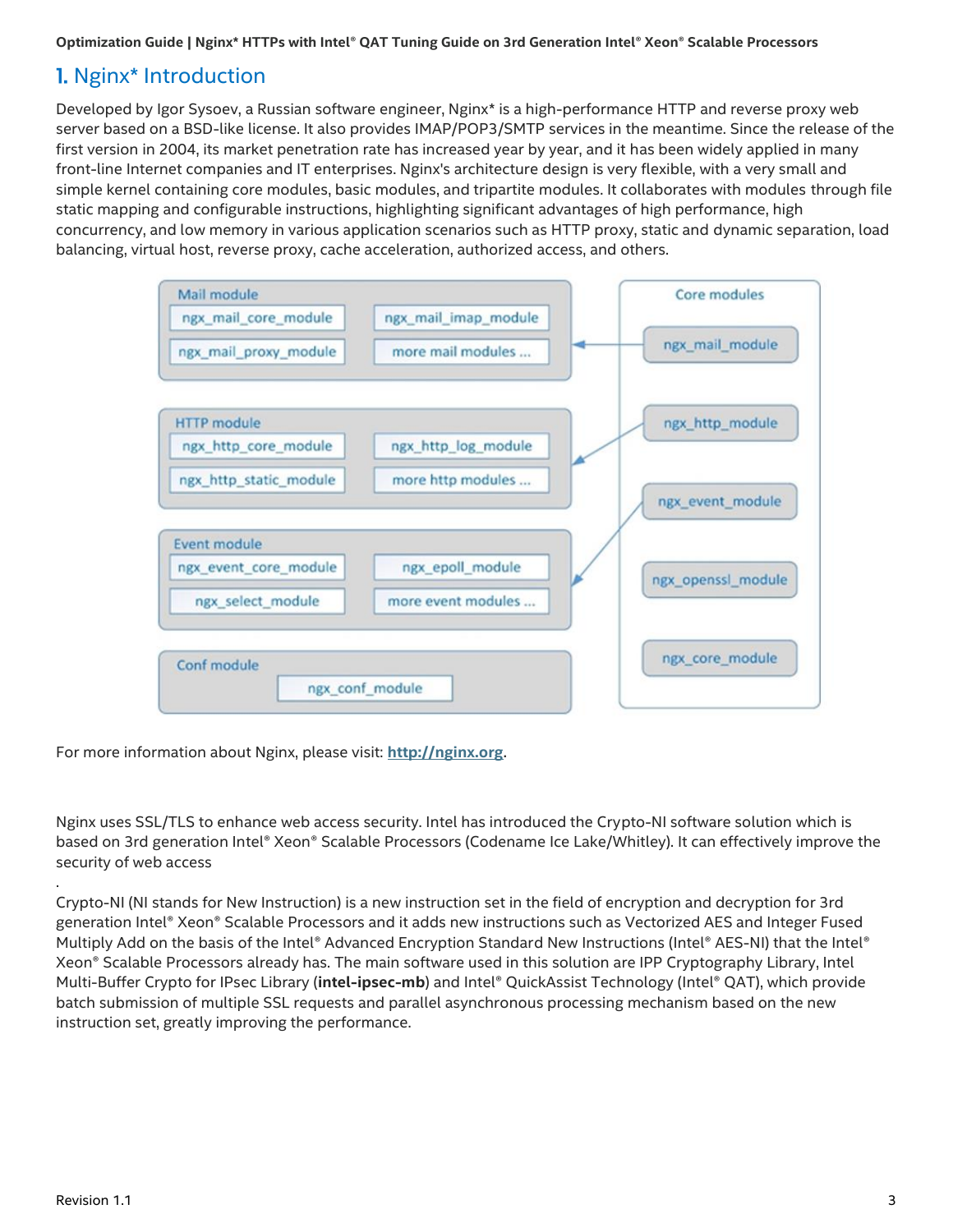

For details on proprietary Intel® QAT hardware, please see: **[https://01.org/sites/default/files/downloads/intelr](https://01.org/sites/default/files/downloads/intelr-quickassist-technology/337003-001-intelquickassisttechnologyandopenssl-110.pdf)[quickassist-technology/337003-001-intelquickassisttechnologyandopenssl-110.pdf](https://01.org/sites/default/files/downloads/intelr-quickassist-technology/337003-001-intelquickassisttechnologyandopenssl-110.pdf)**

| Hardware<br>Server Configuration<br>Software |                   | <b>CPU</b>                         | Intel® Xeon® PLATINUM 8360Y CPU @<br>2.20GHz                 |
|----------------------------------------------|-------------------|------------------------------------|--------------------------------------------------------------|
|                                              |                   | Memory                             | 16*32 GB DDR4, 3200 MT/s                                     |
|                                              |                   | <b>Hard Drive</b>                  | Intel SSD S4610, 960G                                        |
|                                              |                   | <b>NIC</b>                         | Intel® Ethernet Controller XXV700 25GbE<br>SFP <sub>28</sub> |
|                                              | Intel QAT<br>card | Intel® QuickAssist Accelerator8970 |                                                              |
|                                              |                   | Operating<br>System                | CentOS* 7.8                                                  |
|                                              |                   | Kernel                             | 3.10.0-1127.el7.x86_64                                       |
|                                              | <b>Nginx</b>      | asynch_mode_nginx v0.4.4           |                                                              |
|                                              |                   | OpenSSL                            | v1.1.1i                                                      |
|                                              |                   | Intel QAT<br>driver                | QAT v1.7L4.12.0.00011                                        |
|                                              |                   | Intel QAT<br>Engine for<br>OpenSSL | V0.6.4                                                       |

Tested hardware and software environment for this tuning guide:

Notes:

• The configuration described in this article is based on Intel® QuickAssist Accelerator hardware. Memory, hard drives, network interface cards can be determined according to customer usage requirements.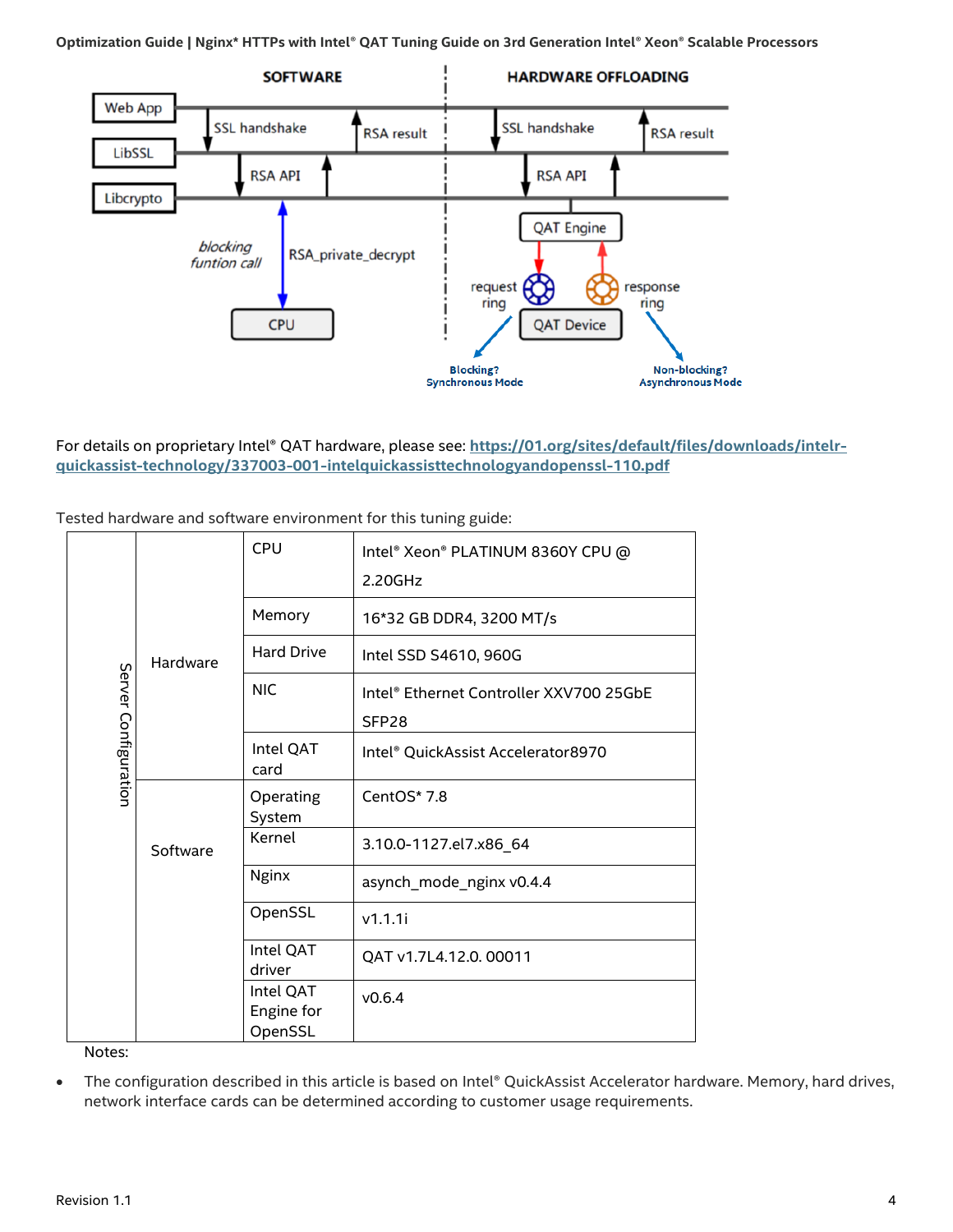- For the software listed in configuration, you can refer to **[https://github.com/intel/QAT\\_Engine](https://github.com/intel/QAT_Engine)***.* The oldest versions of each software supported are described on the page the link. The software versions listed in this article meet the above requirements and have been verified and tested.
- **Asynch\_mode\_nginx** is an optimized version of Nginx, used by Intel to support Nginx hardware and software acceleration. It can be compiled directly after download. For related descriptions, please refer to the following link: **[https://github.com/intel/asynch\\_mode\\_nginx](https://github.com/intel/asynch_mode_nginx)**
- **Intel QAT Engine for OpenSSL** link: *[https://github.com/intel/QAT\\_Engine](https://github.com/intel/QAT_Engine).*

## <span id="page-4-0"></span>2. BIOS Settings

The BIOS configuration items that can be optimized and their recommended values are as follows:

| Configuration item            | Recommended value |
|-------------------------------|-------------------|
| Hyper-Threading               | Enable            |
| CPU C6 report                 | Auto              |
| SpeedStep (Pstates)           | Enable            |
| Turbo Mode                    | Enable            |
| PCIe Link Speed               | Gen4              |
| <b>Energy Efficient Turbo</b> | Disable           |
| <b>Boot Performance Mode</b>  | Max Performance   |

### <span id="page-4-1"></span>3. Linux<sup>\*</sup> Optimization

1. Set the corresponding parameters for system startup

```
intel_iommu=off
processor.max_cstates=1 idle=poll pcie_aspm=off
```
2. Stop **cpupower** service

systemctl stop cpupower.service

3. Disable the firewall

systemctl disable firewalld.service

4. User process settings

```
ulimit -c unlimited #generate core dump
ulimit -n 1000000 #set the maximum number of file open handles
```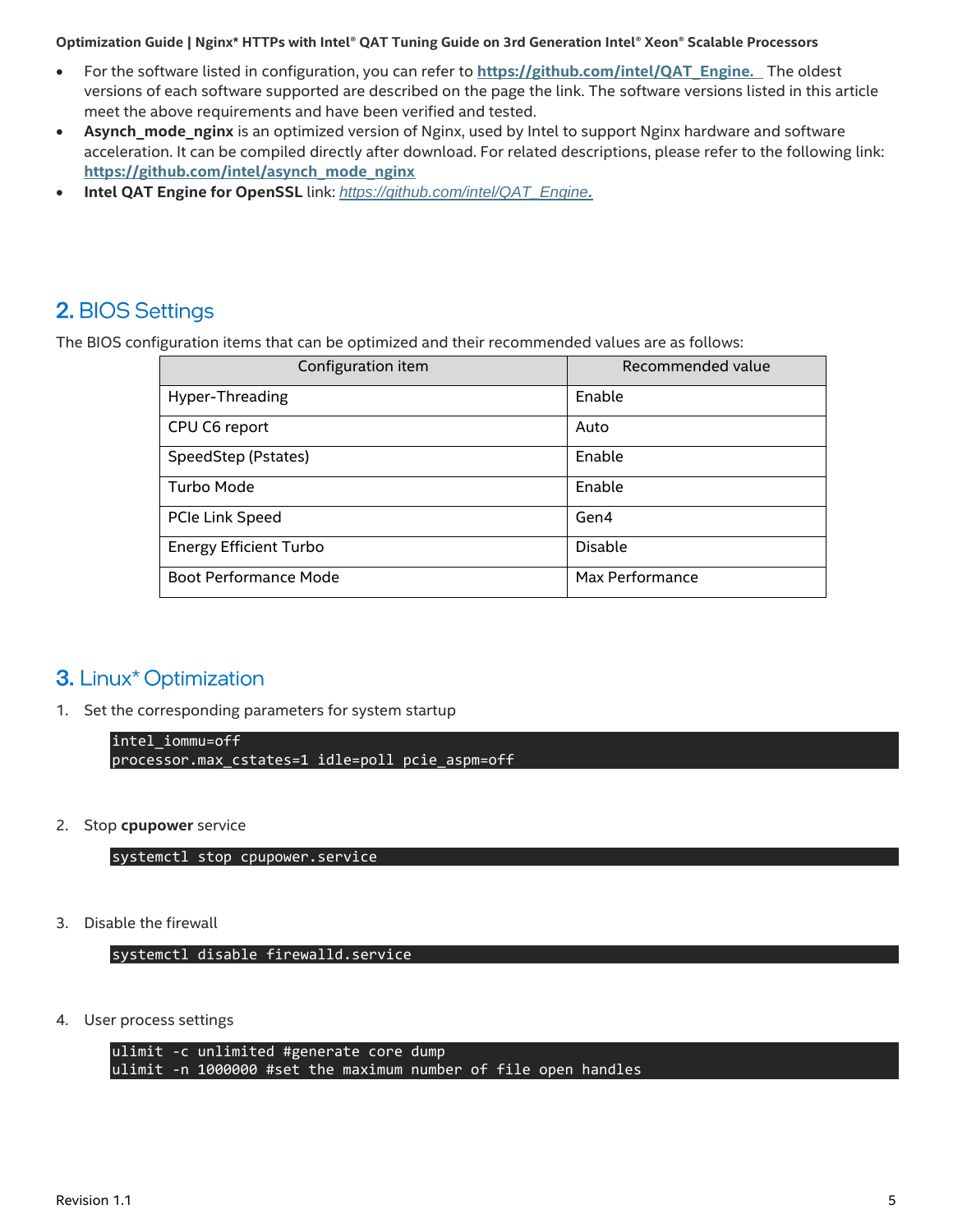### <span id="page-5-0"></span>4. Intel<sup>®</sup> QuickAssist Accelerator installation and Settings

Intel® QuickAssist Accelerator is a PCIe card that needs to be inserted into the PCIe slot in the server at the start. Below is a picture of the Intel® QuickAssist Accelerator card.



After the card is installed, you need to go to the BIOS settings and set the **PCIe link speed** to **Gen4 and X16** for highest possible performance.

You can use the following link to download the Intel® QuickAssist Accelerator driver, before you extract, configure and install it. In this article, **/QAT** is used as the installation directory for the driver: **[https://01.org/intel-quickassist](https://01.org/intel-quickassist-technology/intel-quick-assist-technology/downloads/intel%C2%AE-quickassist-technology-driver-linux-hw-version-1.7)[technology/intel-quick-assist-technology/downloads/intel%C2%AE-quickassist-technology-driver-linux-hw](https://01.org/intel-quickassist-technology/intel-quick-assist-technology/downloads/intel%C2%AE-quickassist-technology-driver-linux-hw-version-1.7)[version-1.7](https://01.org/intel-quickassist-technology/intel-quick-assist-technology/downloads/intel%C2%AE-quickassist-technology-driver-linux-hw-version-1.7)**

```
$cd /
$mkdir QAT
Copy qat1.7.l.4.12.0-00011.tar.gz to the /QAT directory
$cd /QAT
$ar xvzf ./qat1.7.l.4.12.0-00011.tar.gz
$./configure
$./make install
```
After the driver installation is completed, you will see at the command output that three QAT acceleration devices (**qat\_dev**) are in the startup mode.

Next, use the following command to start the QAT service.

\$service qat\_service start

## <span id="page-5-1"></span>5. OpenSSL<sup>\*</sup> and Intel QAT Engine for OpenSSL installation

5.1. Download OpenSSL Source Code

\$ cd /usr/local/src \$ wget<https://www.openssl.org/source/openssl-1.1.1i.tar.gz>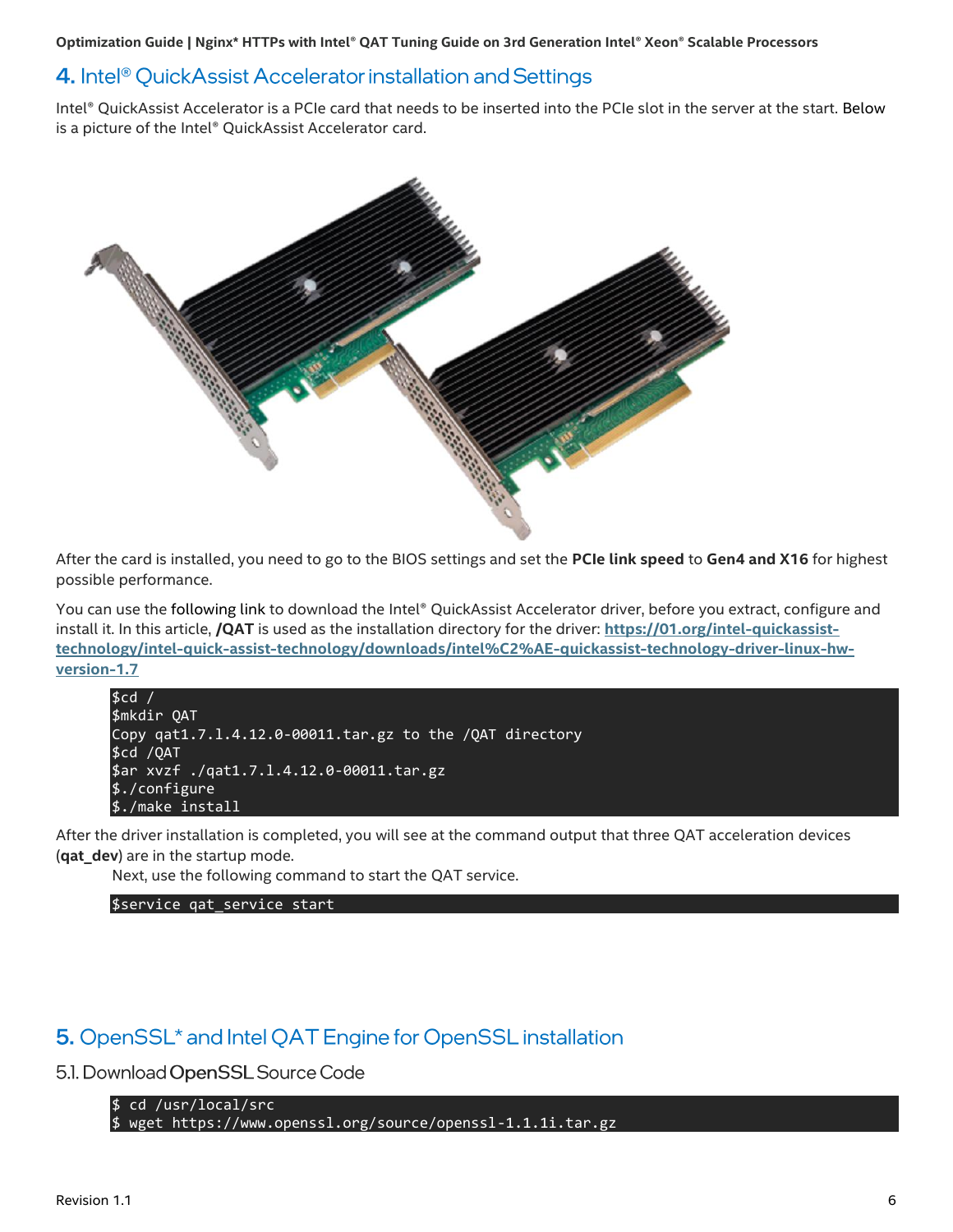5.2. Build and Install OpenSSL

```
$ tar xvzf openssl-1_1_1j.tar.gz 
$ cd ./openssl-1_1_1_1i
$./config --prefix=/usr/local/ssl -Wl,-rpath, /usr/local/ssl/lib
#In this article, openssl is installed in /usr/local/ssl
$ make
$ make install
```
5.3. Download Intel QAT Engine for OpenSSL Source Code

```
$ export OPENSSL_ENGINES=/usr/local/ssl/lib/engines-1.1
$ cd /usr/local/src
$ git clone https://github.com/intel/QAT_Engine.git
```
5.4. Build and Install the Intel QAT Engine for OpenSSL



5.5. Replace the OAT Service Configuration File.

To enable QAT Engine to work with the QAT service, it is also necessary to copy the instance configuration file in the QAT Engine directory to the **/etc** directory and replace the original QAT configuration file.

\$ cd /usr/local/src/QAT\_Engine/qat/config/c6xx/multi\_process\_event-driven\_optimized \$ cp \* /etc/ (before performing this operation, the original QAT configuration file can be renamed. For example, c6xx\_dev0.conf can be renamed as c6xx\_dev0.conf.bak)

After replacing the configuration file, restart the QAT service to load the new configuration file:

\$ service qat\_service restart

Use OpenSSL to load QAT Engine:

/usr/local/ssl/bin/openssl engine -t -vvv qatengine

#### 5.6. Using the Openssl Speed Command

With the **Openssl speed** command, user can verify view and verify information before or after using the **QAT Engine** .

```
$/usr/local/ssl/bin/openssl speed rsa2048
$/usr/local/ssl/bin openssl speed -engine qatengine -async_jobs 8 rsa2048
```
## <span id="page-6-0"></span>6. Nginx installation and Optimization Settings

#### <span id="page-6-1"></span>6.1. Nginx Installation

- 1. Complete the installation and configuration of Intel® QAT, OpenSSL and Intel® QATEngine for OpenSSL.
- 2. Download Nginx source code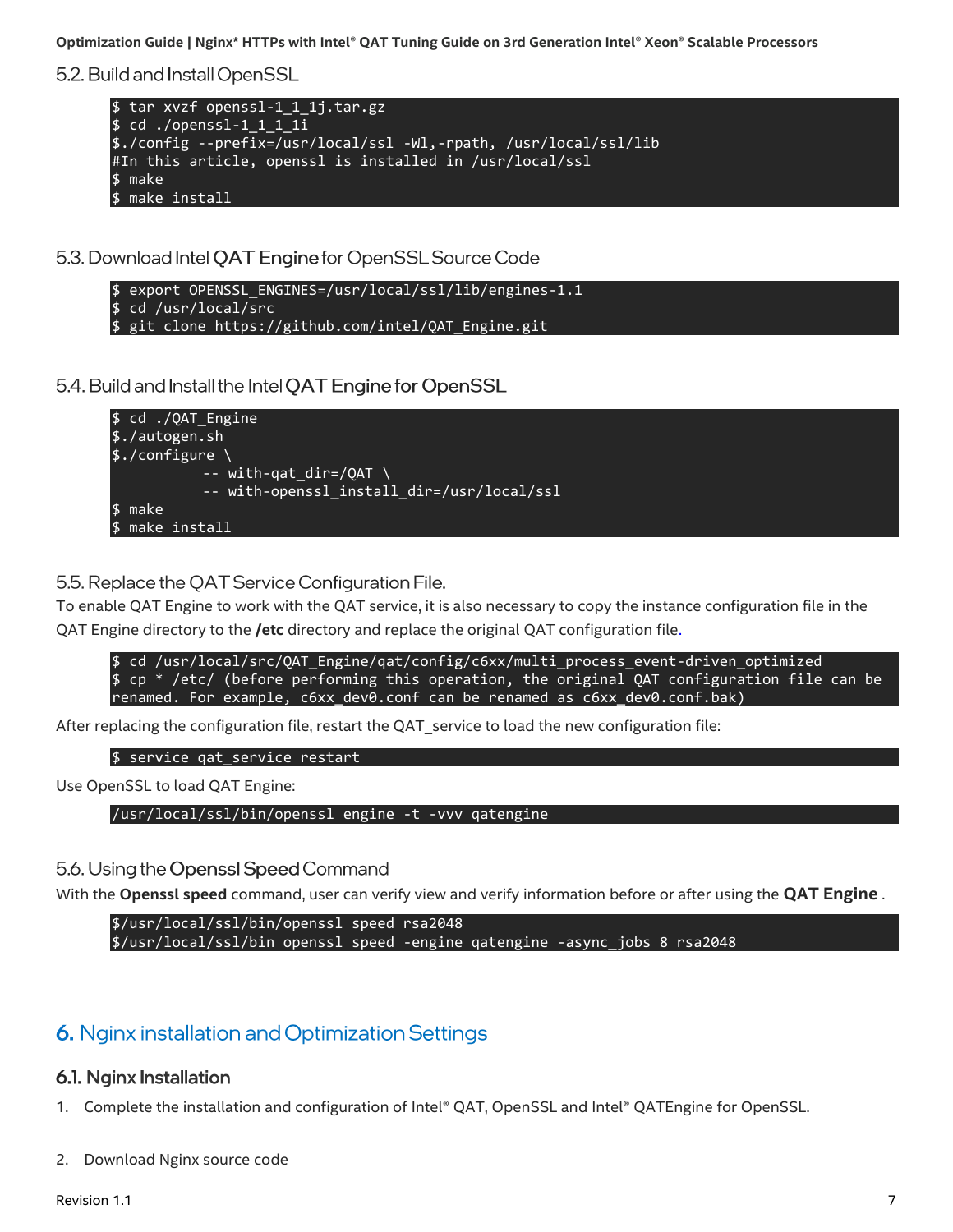\$ git clone [https://github.com/intel/asynch\\_mode\\_nginx.git](https://github.com/intel/asynch_mode_nginx.git)

3. Build and install Nginx

```
$ cd asynch_mode_nginx
$ export NGINX_INSTALL_DIR=<Nginx installation directory>
$ export OPENSSL_LIB=<SSL installation directory>
\frac{1}{2}./configure \
        --prefix=$NGINX INSTALL DIR \
        --with-http ssl module \setminus--add-dynamic-module=modules/nginx_qat_module \
              --with-cc-opt="-DNGX_SECURE_MEM -I$OPENSSL_LIB/include -Wno-error=deprecated-
declarations" \
              --with-ld-opt="-Wl,-rpath=$OPENSSL_LIB/lib -L$OPENSSL_LIB/lib -lz"
$ make
$ make install
```
#### 4. Start Nginx services

After completing the Nginx settings, execute the **\$ ./sbin/nginx** command in the Nginx installation directory to start the Nginx service.

#### <span id="page-7-0"></span>6.2. Optimized Settings for Nginx

1. Generate RSA self-signed certificate and key file.

\$ openssl req -x509 -sha256 -nodes -days 365 -newkey rsa:2048 -keyout server.key -out server.crt -subj "/C=CN/ST=Beijing/L=Beijing/O=Example Inc./OU=Web Security/CN=example.com"

Create a new cert directory under the Nginx installation directory and copy **server.crt** and **server.key** to that directory.

- 2. Key Nginx configuration. Set the following parameters in the **nginx.conf** file:
	- Set the number of worker processes and event mode

```
worker_processes <number of worker processes>; #It is recommended to have the same number 
of worker processes as the number of CPU cores in server
events {
      use epoll; #epoll is an enhanced version of select/poll, and it improves the 
processing of a large number of file descriptors
}
```
• Load and set up the SSL Engine module

```
load module modules/ngx ssl engine qat module.so;
ssl_engine {
       use_engine qatengine;
             default algorithms ALL;
             qat_engine {
                    qat offload mode async;
                    qat_notify_mode poll;
                    qat_poll_mode heuristic;
                    qat shutting down release off;
             }
}
```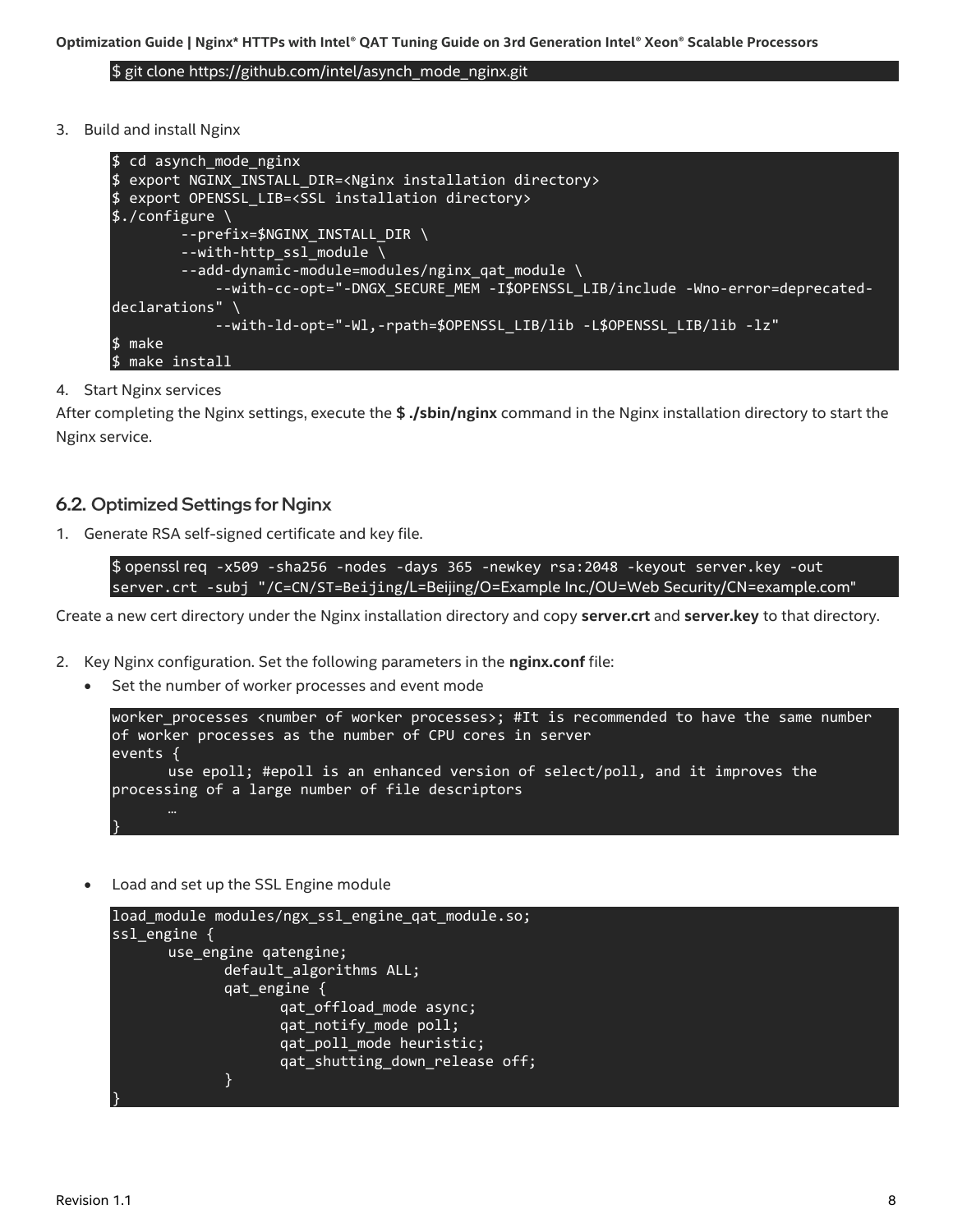Set HTTPS Server



3. A complete sample configuration of nginx.conf, which is suitable for RSA2K handshake performance test:

```
user root;
worker_processes 8;
load module modules/ngx ssl engine qat module.so;
events {
     use epoll;
     worker_connections 8192;
     multi_accept on;
    accept mutex on;
}
ssl engine {
     use_engine qatengine;
     default_algorithms ALL;
     qat_engine {
         qat_offload_mode async;
        qat notify mode poll;
         qat_poll_mode heuristic;
        qat shutting down release off;
     }
}
http {
     server {
         listen example:443 ssl reuseport backlog=131072 so_keepalive=off rcvbuf=65536 
sndbuf=65536;
         keepalive_timeout 0s;
        ssl verify client off;
        ssl session tickets off;
         access_log off;
        ssl asynch on;
        ssl session timeout 300s;
         ssl_protocols TLSv1.2;
         ssl_ciphers AES128-SHA;
         ssl_prefer_server_ciphers on;
        ssl certificate server2048.crt;
         ssl_certificate_key server2048.key;
         location / {
             root html;
             index index.html index.htm;
 }
 }
```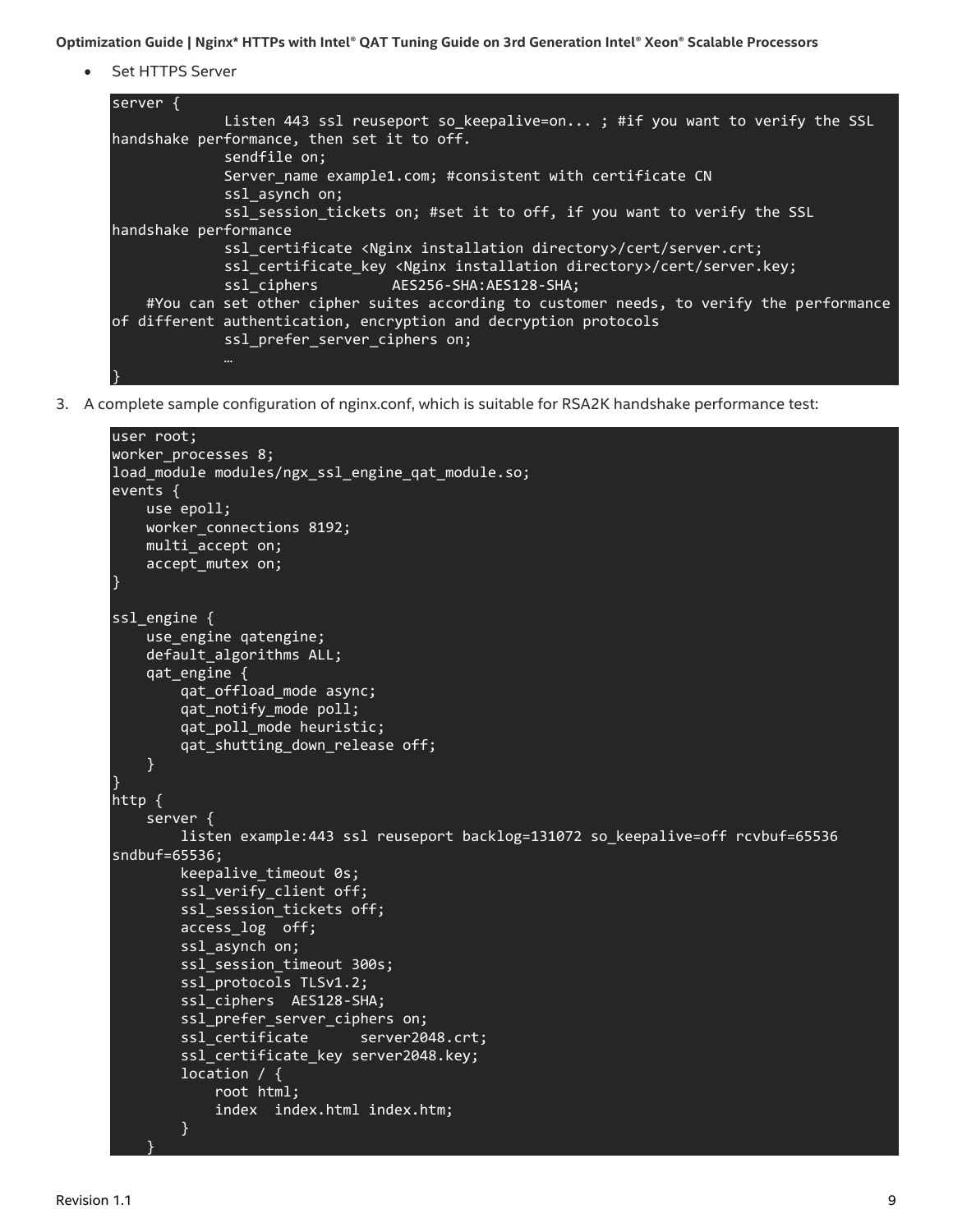## <span id="page-9-0"></span>7. Introduction to Performance testing tools

In this section, we will introduce two web server stress testing tools: **wrk** and **ab**.

• **Wrk** is a benchmark testing tool for **HTTP/HTTPS** protocols. On a single machine powered by multi-core CPUs, it can generate a huge workload on the target machine in multi-threading and event I/O modes, using the system's high-performance I/O mechanisms, such as **epoll** and **kqueue**.

Usage Example: *(where users would replace the URL with their own Nginx URL)*

\$ wrk -t 10 -c 1000 -d 30S https://example1.com:443/index.html

Description: the command uses 10 threads and 1,000 concurrent connections to fetch files and stress test the server for 30 seconds. For more information, please visit **<https://github.com/wg/wrk>**.

• The **ab** tool is a stress testing tool that comes with Apache\*. It can be used not only for website access stress testing of Apache servers, but also for stress testing of other types of servers. For example, **Nginx**, **Apache Tomcat\***, and **IIS**. If the user has installed Apache, the **ab** tool has already been installed with Apache. If the user has not installed Apache, then it can be installed easily with the following command (**CentOS\***):

#### \$ yum -y install httpd-tools

Usage Example: *(where users would replace the URL with their own Nginx URL)*

\$ ab -n 100000 -c 100 -Z AES128-SHA -f TLS1.2 [https://example1.com:443/index.html](https://example1.com/index.html)

Description: The command uses 100 concurrent connections to send 100,000 requests for "get index" files to perform stress testing on the server. For more information, please visit: **<https://httpd.apache.org/docs/2.4/programs/ab.html>***.*

## <span id="page-9-1"></span>**8. Conclusion**

}

We understand every application is unique. We shared many of our experiences with NGINX HTTPs with QAT hoping that some of our learnings could be applied to your specific application. NGINX HPPTS with QAT has been well tested on Intel platforms. With 3rd Generation Intel® Xeon® Scalable processor, Intel takes it even further by optimizing the platform as a whole -- CPU, memory, storage, and networking working together for the best user experience.

#### <span id="page-9-2"></span>**Feedback** 9.

We value your feedback. If you have comments (positive or negative) on this guide or are seeking something that is not part of this guide, please reach out to us [here:](https://community.intel.com/t5/Software-Tuning-Performance/bd-p/software-tuning-perf-optimization) <https://community.intel.com/t5/Software-Tuning-Performance/bd-p/software-tuning-perf-optimization>